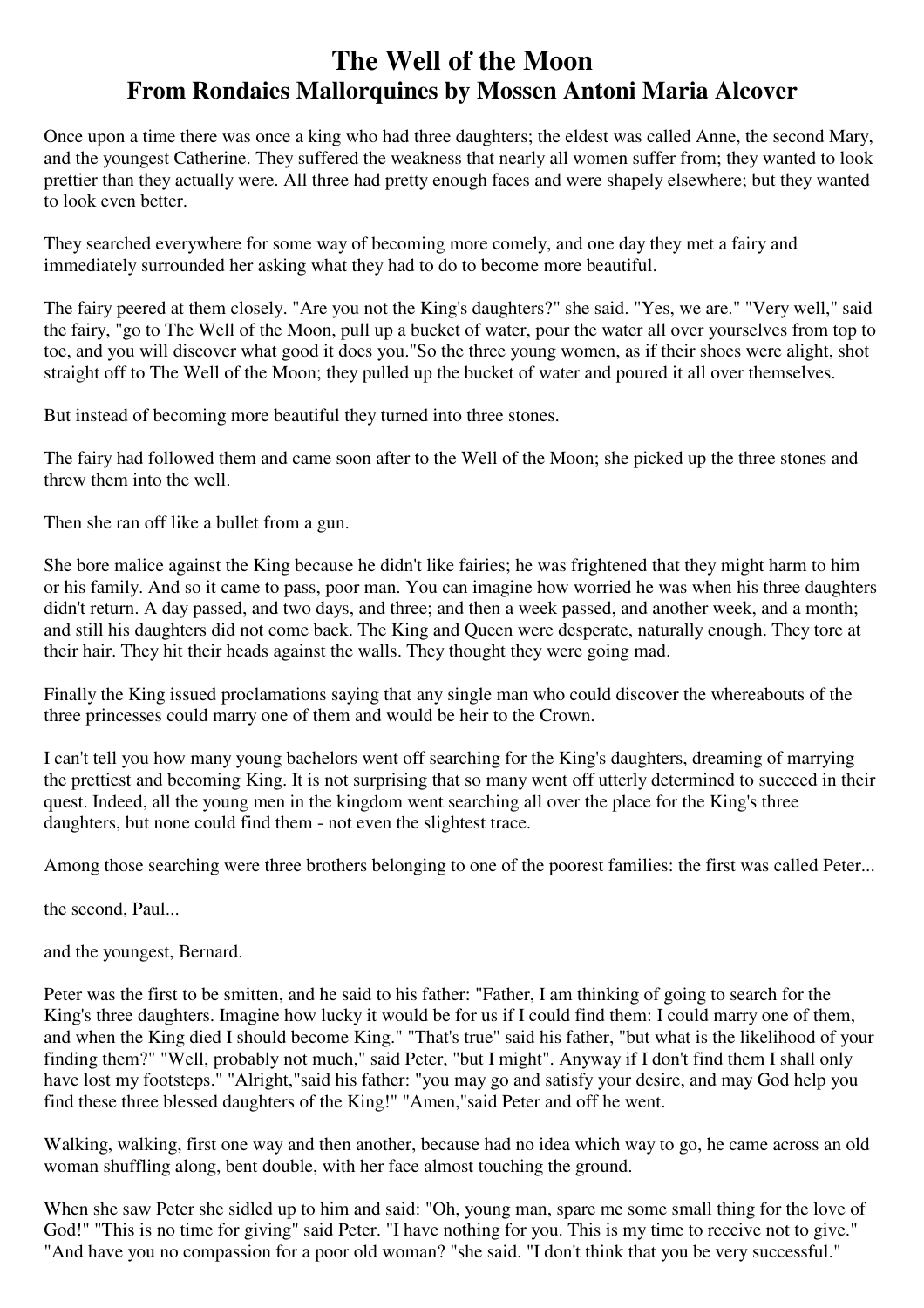The old woman went on her way, and Peter as well, but he had no luck: and although he toiled to the east, to the west, to the north, and to the south, he could find absolutely no clue as to the whereabouts of any of the King's daughters.

Some time later Paul made the same kind of approach to his father. "Father, do you know what I have been thinking?" "Who is able to know what other people are thinking?" said his father. "Well," Paul said, "I have thought of going to try to find the King's lost three daughters. There is a big prize for the finder." "Don't you know what will happen to you?" his father said. "You will be like Peter who went off in search of them, and he has come back with his tail between his legs." "Alright," Paul replied, "but if I can't find them, I will only have lost my footsteps" "That's true," said his father. "Well, then,"Paul went on, "if you will give me your blessing, I will go; and if I don't succeed I will have lost little!" "Alright, Off you go then!" said his father.

And Paul went off searching the world, to see if he could find any news or word of the King's daughters, who had disappeared without trace. Walking, walking first to the east, then to the west, to the north and to the south, and asking, asking everywhere about the three girls, he couldn't find anybody knew anything about what had happened to them.

Well, what do you know? One day Paul came across the same old woman, bent double, with her face almost touching the ground. And, believe it or not, she shuffled up to Paul saying: "Oh, young man, spare me some small thing for the love of God!" "This is no time for me to be handing out small things." said Paul. "I am destined to receive, not to give! Perhaps you should try someone else" And he left the old woman standing there. She looked at him for a bit before saying to him: "I shall be very surprised if you have much success."

The old woman was telling the truth: Paul nearly dropped down dead searching for the King's three daughters, but he could find neither news nor any trace of them.

Then Bernard was stung by the same fly as Peter and Paul had been, so he went up to his father and said: "Father, do you know the thoughts that I have had?" "To go off searching for the King's daughters, just like your two brothers?" "You have guessed correctly!" said the young man. "I have the courage to try to find those good daughters of the King." "Peter and Paul also had courage," said his father, "and you can see that neither has succeeded in finding them." "That is so," Bernard replied, "but what else can I say to you? I believe I shall succeed where they have failed. So if you don't forbid me to, I shall try." "No, my boy," said his father; "I will not deprive you of your attempt. You may as well go like the other two. God give you more success, my son, than the others had." "Amen!" said Bernard, and went straight off.

Walking, walking, first one way, then another, searching and searching for the King's daughters, he one day came upon that same old woman, bent double with her face almost touching the ground. When she saw Bernard she approached to him and said: "Oh, young man, give me some small thing for the love of God!" "For the love of God," said Bernard," one can't refuse anything. I can't give you much, because I am poor, but we can share what little I have."

He had a loaf of bread, a Mallorcan red sausage, and three coins in his purse; he gave the old woman half the loaf, half the sausage, and one of the coins. He insisted on tossing the remaining coin and it fell in his favour.

"Oh, young man," the old woman said, "You don't know just how much good you have done yourself with the things that you have given me out of your poverty. You look to me as if you are searching for the King's three daughters who are lost and cannot be found." "You are absolutely right, little sister," Bernard replied. "How on earth did you know?" "Ah!" she said. "If I told tell you that, you would know as much as me." "And are you able to tell me where the King's daughters are?" said Bernard. "I certainly am!" said the old woman. "Oh, what an enormous favour you would be doing me if you were to tell me!" exclaimed Bernard.

"For the kind heart that you have shown me, I will tell you." said the old woman. "The three daughters of the King were sent by a wicked fairy to soak themselves with water from The Well of the Moon, having been told that by so doing they would become more beautiful; but instead they were turned into three stones, which the fairy then threw into the well. They are guarded by a snake, a lion, and an evil demon ; These creatures will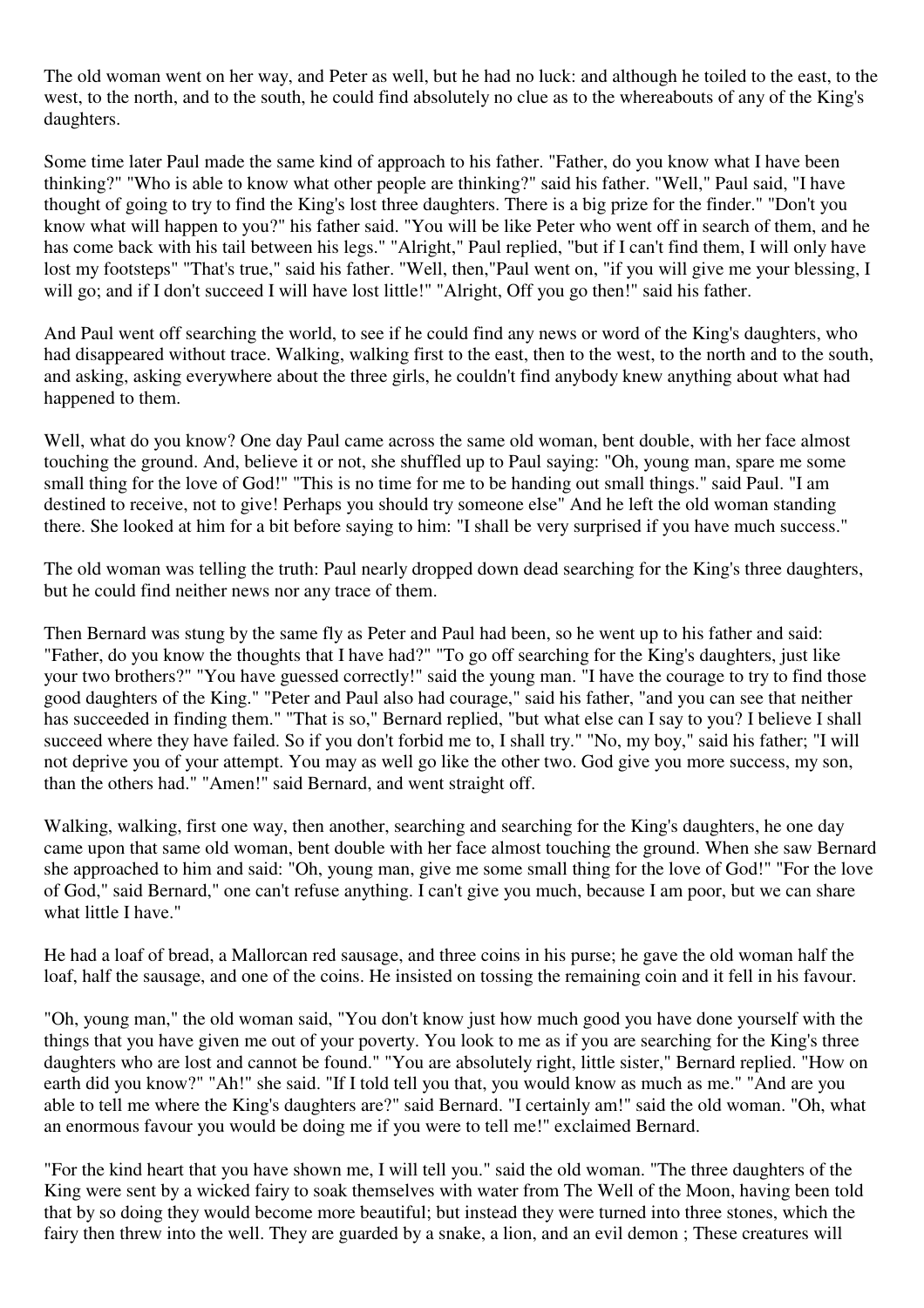consume anybody who goes near them, unless he can throw into their faces a splash of water from the seven wells that surround The Well of the Moon which are about an hour's walk away. What is good is that the snake is coiled up like a length of rope on top of the stone that it is guarding, and it never moves as long as nobody approaches it.

And the lion is the same; it lies alert on the stone that it guards and it never moves so long as nobody approaches it.

And the demon does much the same; he sits on the stone with his tail wound around himself and he never moves unless somebody comes near.

"Now you have to get a jug and fill it with water from the seven wells that I told you about and you must go down into The Well of the Moon with the jug which you must carefully hide. When you are at the bottom you must throw some water at the snake which will explode and at that the stone will turn back into the King's eldest daughter Anne. Then you throw some more water at the lion, which will explode with a roar and at that the stone will turn back into the King's second daughter Mary. Then you throw the remainder of the water at the evil demon, who will give a screech and a bang and will start prancing about on his stone. You must immediately jump for the demon's left ear and with your teeth and bite half of it off; you must put away carefully the piece of his ear that you have bitten off into your pocket. The demon will leap back crying: "I curse the person who advised you to do this! " The stone will turn into the King's youngest daughter Catherine. The demon will plead with you to give him back the piece of his ear that you have bitten off, but you must be careful not to give it to him until he gets you all out of The Well of the Moon and takes you to the King's house."Imagine Bernard's feelings when he heard all these complicated instructions from the old woman. He knelt in front of her and kissed her hands, but she suddenly vanished into thin air.

As you will obviously realise, Bernard at set off at once for The Well of the Moon, which the old woman had described as being among some very craggy mountains, in the middle of a deep valley. The well had neither posts, nor handle, nor a rope to draw water because the wicked fairy who had thrown the King's daughters into the well had also thrown in the bucket, the rope. the handle and the posts; she left only the well frame itself because it was built of stones that were much too big and heavy for her to move by herself.

Bernard listened carefully in case he might hear noises or voices inside the well, but he could hear nothing at all. He thought it must be the Well of the Moon, as he had followed the old woman's directions carefully, but he still had some doubts. He sat down to think what he should do next, when along came a shepherd boy driving a flock of sheep while he followed along behind playing his flute - tooty toot - tooty toot!

Bernard stopped him, saying: "Can you tell me, shepherd, what is the name of this well?" "It is The Well of the Moon," said the shepherd boy, stopping his playing for a moment; and he had hardly uttered his reply when he began his playing again - tooty-toot - tooty-toot! and he disappeared after his sheep as carefree as can be.

What did Bernard do next? He set off for the King's house to ask for a jug and some rope so that he could bring back the King's three daughters, now that he knew where they were.

He presented himself to the King and said: "My King, is it true that Your Royal Majesty has made an proclamation which says that if a single man finds Your Royal Majesty's three daughters he may marry one of them and, with her as his wife, will become the heir to the Crown?" "Yes, it is true," said the King. "In which case," said Bernard, "I have come to tell you that I know where your three daughters are." "What are you telling me?" exclaimed the King."Just what you heard, my King!" replied Bernard.

"Look, young man," said the King. "Don't deceive me, for the love of God, for if you did we would make a knapsack out of your skin." "Don't worry, my King," said Bernard," Would I be so stupid as to make this up? If so then I admit I should deserve any punishment you like if I were to try to hoodwink Your Royal Majesty." "Then tell me," said the King, "if you need any help in finding these three girls of mine; three mirrors of my soul." "I need a jug and a good length of brand new rope." said Bernard. The King arranged for him to have what he asked for, and Bernard, with the jug and with the rope coiled over one shoulder and under the other arm, set off for The Well of the Moon.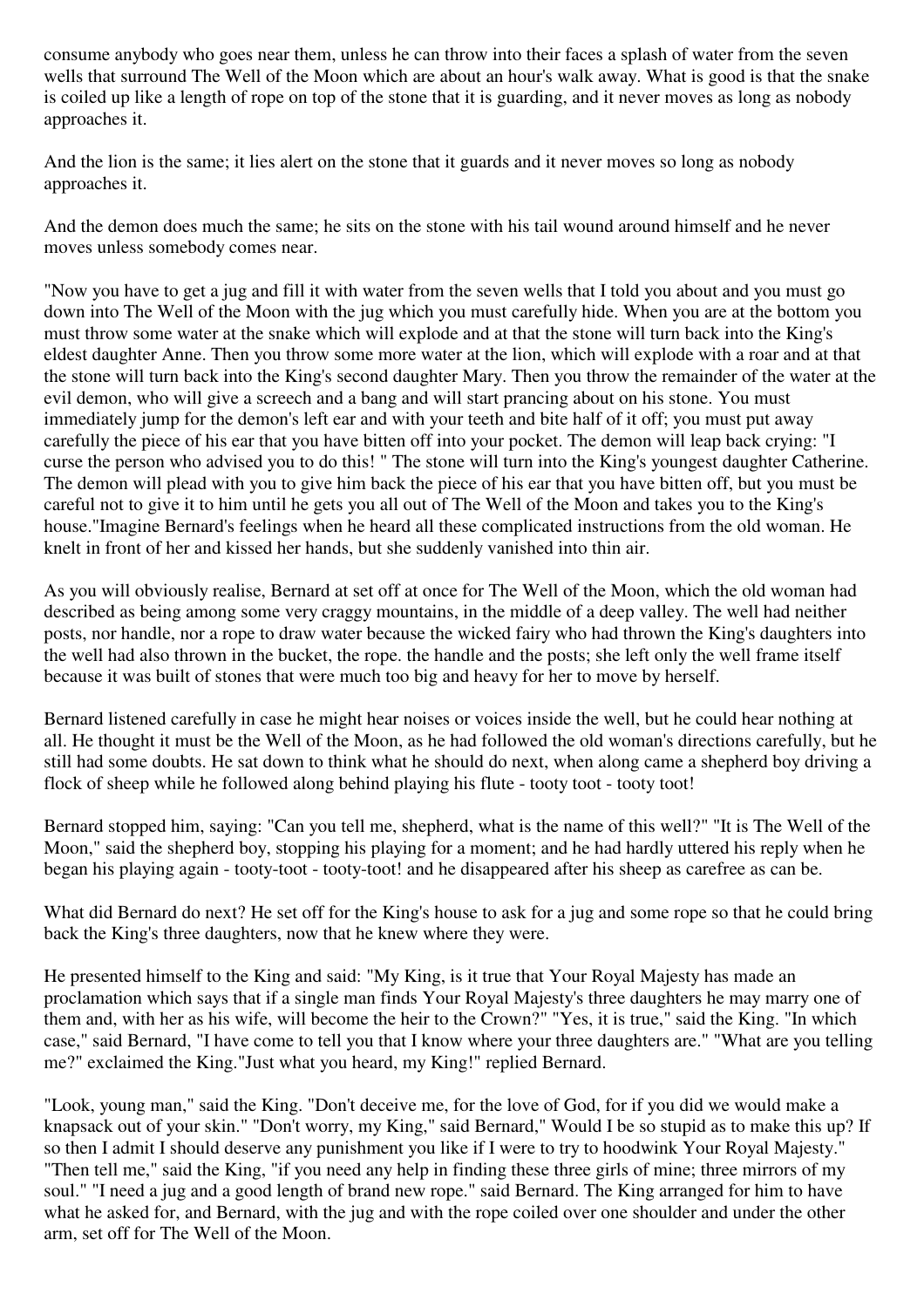Bernard's conversation with the King and what was said was overheard by a group of young men - those who were most anxious to be son-in-law to the King and heir to the Crown. They conspired with each other and said among themselves: "Can you see this country bumpkin finding these three girls when we could not? But just suppose he did find them: it would be terrible to have as King a peasant who can't be worth the straw he sleeps on." When they finished their plotting, they decided to follow Bernard at a discreet distance and to prevent him, by any means at their disposal, from rescuing the three princesses and delivering them to the King; they would rather kill him than let such a thing happen. At that, a party of these young men set off, following Bernard at a good distance, but without losing sight of him.

And as for Bernard; when he arrived once again at The Well of the Moon he listened as before for any noise coming from the well. He heard nothing, so he went off in search of the seven wells that the old woman had told him about, so that he could fill his jug with their water. These Wells were scattered all around the mountains; Bernard found them on by one a day at a time. He let his jug down with the rope and from each well he pulled up enough water to have the jug filled with an equal quantity from each of the seven wells; and after finding all seven of them - he went back with his jug to The Well of the Moon.

The gang of young men were watching him from a safe distance, and they were saying to each other: "Let's see what this starling gets up to! We must watch him very carefully." And as they spied on him they saw how he uncoiled the length of rope, how he tied one end to the rocks at the mouth of the well, and how he went down into the darkness with his water jug, clinging to the rope. The young men came closer, so that if Bernard should come out with the King's three daughters they would be able to surround him and take the girls from him, by force if necessary.

Bernard, meanwhile was climbing further and further down. The rope was very long, but its length was running out and still he couldn't see the well bottom.

The well widened bit by bit until he couldn't see the sides; it was a terrifyingly large cavern. He came to the end of the rope but still he couldn't feel the bottom with his feet. He looked hard and saw something indistinct, so he let go of the rope and landed on his feet on the ground.

He looked and looked all around; his eyes were becoming more accustomed to the dark and he was able to make things out, and he found he was standing among the three large stones. On one of them was the snake coiled up like a length of rope; on another there was the lion; and on the third the evil demon.

The first thing about these three creatures that attracted Bernard's attention were their eyes, which glowed like coals.

Then Bernard placed himself in the hands of God and of all the saints and lady saints of his devotions, girded his loins and said: "Now for the explosions!" He took the lid off his jug and threw a splash of water from the seven wells onto the snake's head.

Then - splash! - another generous amount onto the lion's head.

and then - splash! - he threw all the water remaining in the jug onto the head of the evil demon.

When the water from the seven wells touched the snake and the lion those two creatures exploded with enormous bangs, and at the same time the two stones came to life, stood upright and turned into Anne and Mary, the two elder daughters of the King.

The evil demon, as soon as he felt the water from the seven wells on his face, made a bang and jumped at Bernard, but Bernard was ready for him and took a bite from the creature's ear, and he had bitten the top off before the demon realised what was happening.

That demon, when Bernard had bitten off the piece of ear, was like Samson after his hair had been cut and he did not even have the strength to lift three bundles of rye. The demon was sprawling on the ground bellowing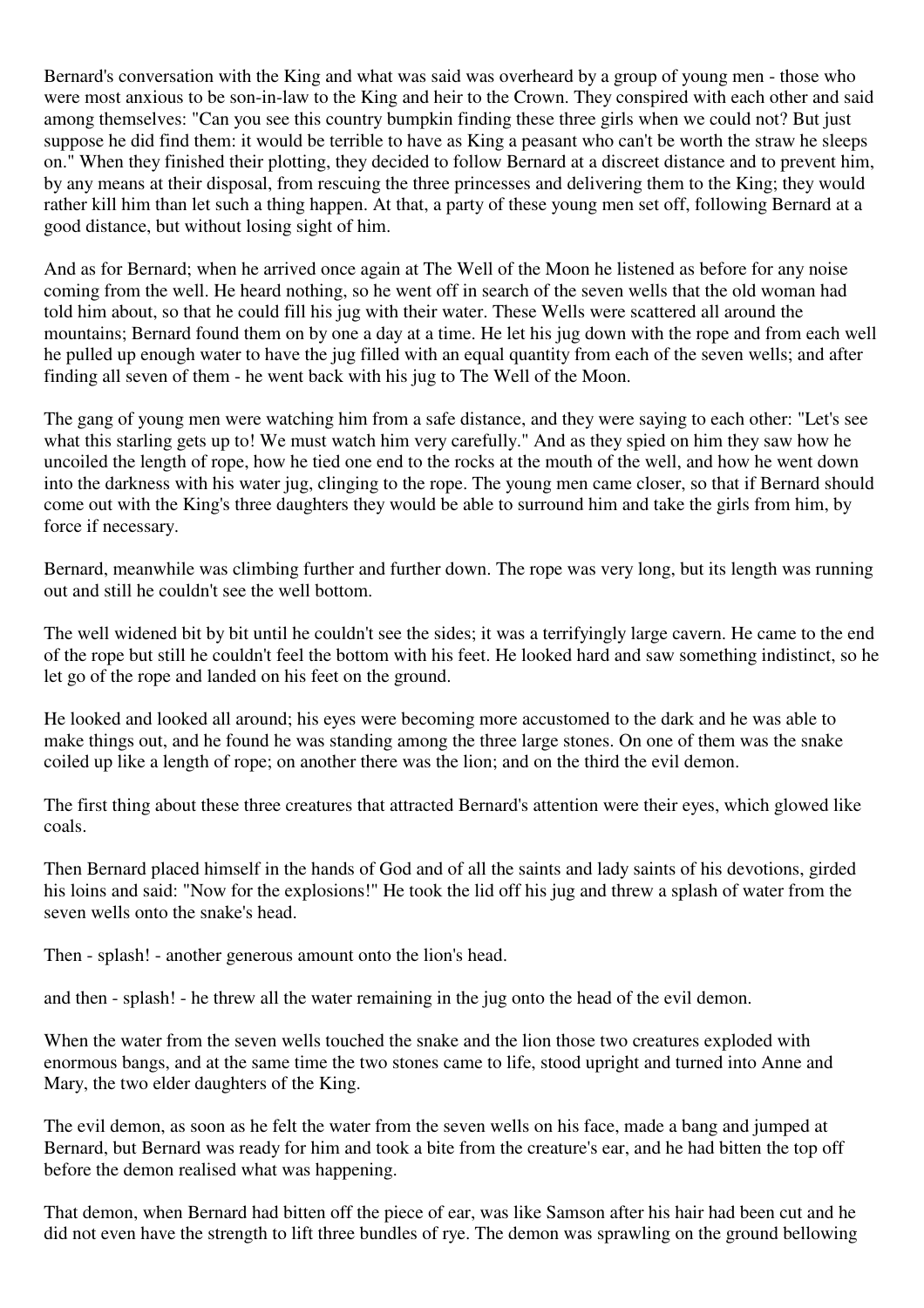and roaring till the whole place shook, but it was plain that he no longer had any power against Bernard who wasn't even looking in his direction.

What Bernard was staring at very closely was the stone on which the evil demon had been sitting, because as soon as he had jumped at Bernard the stone stood upright, just like the other two, and turned into Catherine, the most bewitching and the most beautiful of the King's daughters.

Then the three princesses knelt before Bernard, crying out: "Oh, young man, you have saved our lives! May God's reward be as bountiful as our gratitude to you. Tell us what you want from us." "What do I want?" said Bernard, "I want to get you out of here and take you back to your father, the King." "Do you mean that you knew we were the King's daughters?" they cried. "It is because of this knowledge that I came to rescue you, at the risk of my own life," Bernard replied.

While they were talking the evil demon, still lying on the ground, kept on repeating: "Bernard, give me back the piece of my ear that you have bitten off! Give it back to me, Bernard. It's no use to you, and I need it badly. Give it back to me, I say! Don't be so cruel! Give it back to me!"

"We'll deal with that later," said Bernard. "I'll give you back the piece of your ear if you can get me, with these three girls, to the King's house." "Do you promise me that if I get you all to the King's house you will give me back the piece of my ear?" "My word of honour!" said Bernard. "Very well," said the Devil, "I will take you at once". He whistled with all the strength he could muster, and immediately there was a great noise of flapping wings.

It was an enormous gathering of crows, kites, vultures and eagles, which came tumbling into The Well of the Moon, and surrounded the evil demon, crying: "You haven't told us yet what you want us to do." "I will tell you right now," the evil demon said. "Bernard, do you see that sheet of canvas hanging in the corner?" Bernard went over to it and it was a canvas sheet just as the demon had said. "Bring it over here Bernard. Unfold it carefully; then all four of you get onto it, holding hands and take care not to let go." Bernard and the three Princesses did exactly as they were told. "Are you ready?" said the evil demon. "Yes," all four replied. "Right ho!" he said to the swarm of crows, kites, vultures and eagles. "Take this canvas sheet in your beaks and carry it at once to the forecourt of the King's house!" Believe it or not, all those birds grabbed the canvas in their beaks, spread their wings and flew off up the well, and on to the King's house like a hundred thousand bolts of lightning.

You can imagine what a surprise this was for the gathering of young men waiting at the mouth of the well when Bernard flew out with the King's three daughters, who they planned to grab. When they saw the huge flight of crows, kites, vultures and eagles going down into the well, and soon afterwards coming out again carrying Bernard and the King's daughters through the air, they were speechless, confounded.

Well, what do you know? The swarm of crows, kites, vultures, and eagles made such good speed that they were soon before the King's house.

They came down to earth slowly, and the King's daughters stepped off the canvas. Bernard threw the piece of the demon's ear into it, saying: "Take this; it belongs to your master. Please give it to him." "Do you want anything else?"the birds asked." Nothing more!" Bernard replied. And the birds all flew off to The Well of the Moon, taking back to the demon the canvas with the piece of his ear in it When the demon placed it onto his torn ear it healed at once. Then the crows, kites, vultures and eagles all flew off, carried away by the four winds.

Now you can imagine what happened at the King's house. Everyone was bursting with happiness and joy, particularly the three princesses and the King and Queen.

The King took Bernard to one side and said: "Do you have any brothers?" "Two," said Bernard "Single or married?" said the King "Single," said Bernard " Then go and bring them here!" Bernard rushed off and returned with his two brothers...